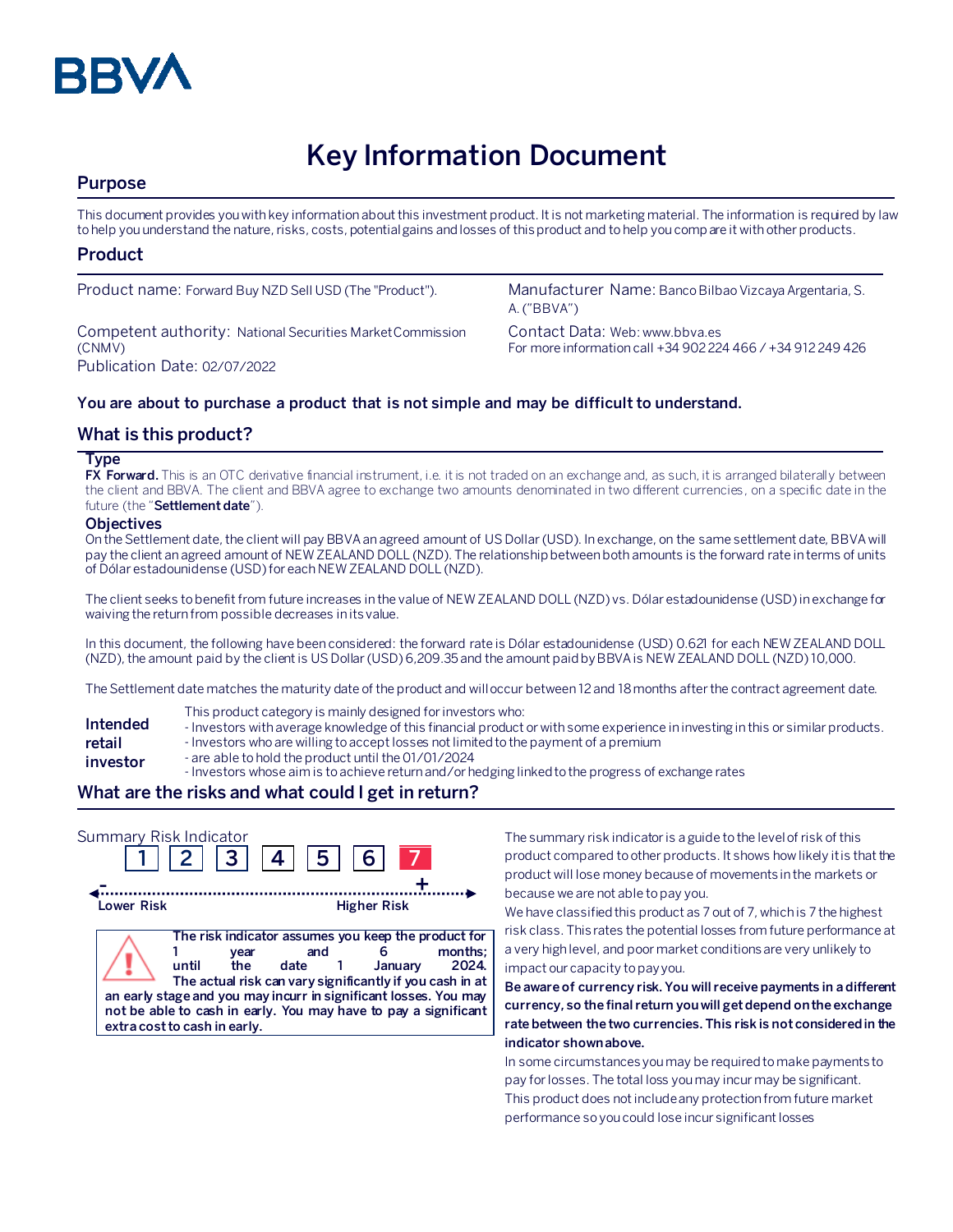#### Performance Scenarios

Market developments in the future cannot be accurately predicted. The scenarios shown are only an indication of some of the p ossible outcomes based on recent returns. Actual returns could be lower.

| Nominal Amount NZD 15,000 |                                            |                |                                       |
|---------------------------|--------------------------------------------|----------------|---------------------------------------|
| <b>Scenarios</b>          |                                            | 1 year         | 1 year and 6 months final<br>maturity |
| Stress scenario           | What you might get back or pay after costs | NZD-7.198      | NZD-3.610                             |
|                           | Loss over nominal amount each year         | $-47.99\%$     | $-16.73\%$                            |
| Unfavourable<br>scenario  | What you might get back or pay after costs | NZD-1.686      | NZD-2.744                             |
|                           | Loss over nominal amount each year         | $-11.24%$      | $-12.57%$                             |
| Moderate<br>scenario      | What you might get back or pay after costs | NZD-416        | NZD-497                               |
|                           | Loss over nominal amount each year         | $-2.77\%$      | $-2.21%$                              |
| Favourable<br>scenario    | What you might get back or pay after costs | <b>NZD 652</b> | NZD 1,531                             |
|                           | Loss over nominal amount each year         | 4.35%          | 6.67%                                 |

This table shows the money you could get back or pay over the next 1 year and 6 months, under different scenarios, assuming a Nominal Value of NZD 15,000.The scenarios shown illustrate how your Nominal Amount could perform. You can compare them with the scenarios of other products.The scenarios presented are an estimate of future performance based on evidence from the past on how the value of this investment Nominal Amount varies, and are not an exact indicator. What you get will vary depending on how the market performs and how long you keep the Nominal Amount/product.

The stress scenario shows what you might get back or pay in extreme market circumstances, and it does not take into account the situation where we are not able to pay you. The figures shown include all the costs of the product itself, and includes the costs of your advisor or distributor. The figures do not take into account your personal tax situation, which may also affect how much you get back.

## **What happens if BBVA is unable to pay out?**

The customer would suffer a financial loss. In addition, this product is not covered by the Deposit Guarantee Fund for Financial Institutions or any other guarantee system or guarantor.

In the event of the resolution of BBVA (the process that would apply if BBVA were unviable or if it were foreseeable that it would become unviable in the near future and for reasons of public interest and financial stability it is necessary to avoid it going bankrupt), this product could be converted into shares or the payment obligations undertaken by BBVA to the customer could be reduced and the customer could therefore suffer losses.

#### **What are the costs?**

The Reduction in Yield (RIY) shows what impact the total costs you pay will have on the performance of the product. The total costs take into account one-off, ongoing and incidental costs

The amounts shown here are the cumulative costs of the product itself, for three different holding periods. They include potential early exit penalties. The figures assume a Nominal Value of 15,000 NZD. he figures are estimates and may change in the future.

#### **Costs Over Time**

| Nominal Amount NZD 15,000       |                          |                                                                                       |
|---------------------------------|--------------------------|---------------------------------------------------------------------------------------|
| <b>Scenarios</b>                | If you exit after 1 year | If you cash in at the end of the<br>recommended holding period 1 year<br>and 6 months |
| Total costs                     | NZD 178.58               | NZD 88.37                                                                             |
| Impact on return (RIY) per year | 1.19%                    | $0.39\%$                                                                              |

Composition of costs

The table below shows:

- the impact each year of the different types of costs on the performance of the product at the end of the recommended holding period;
- the meaning of the different cost categories.

| This table shows the impact on return per year |             |       |                                                                                                                                                                                   |
|------------------------------------------------|-------------|-------|-----------------------------------------------------------------------------------------------------------------------------------------------------------------------------------|
| One-off<br>costs                               | Entry costs | 0.39% | The impact of the costs you pay when entering your investment. The impact of the costs already<br>included in the price. This includes the costs of distribution of your product. |